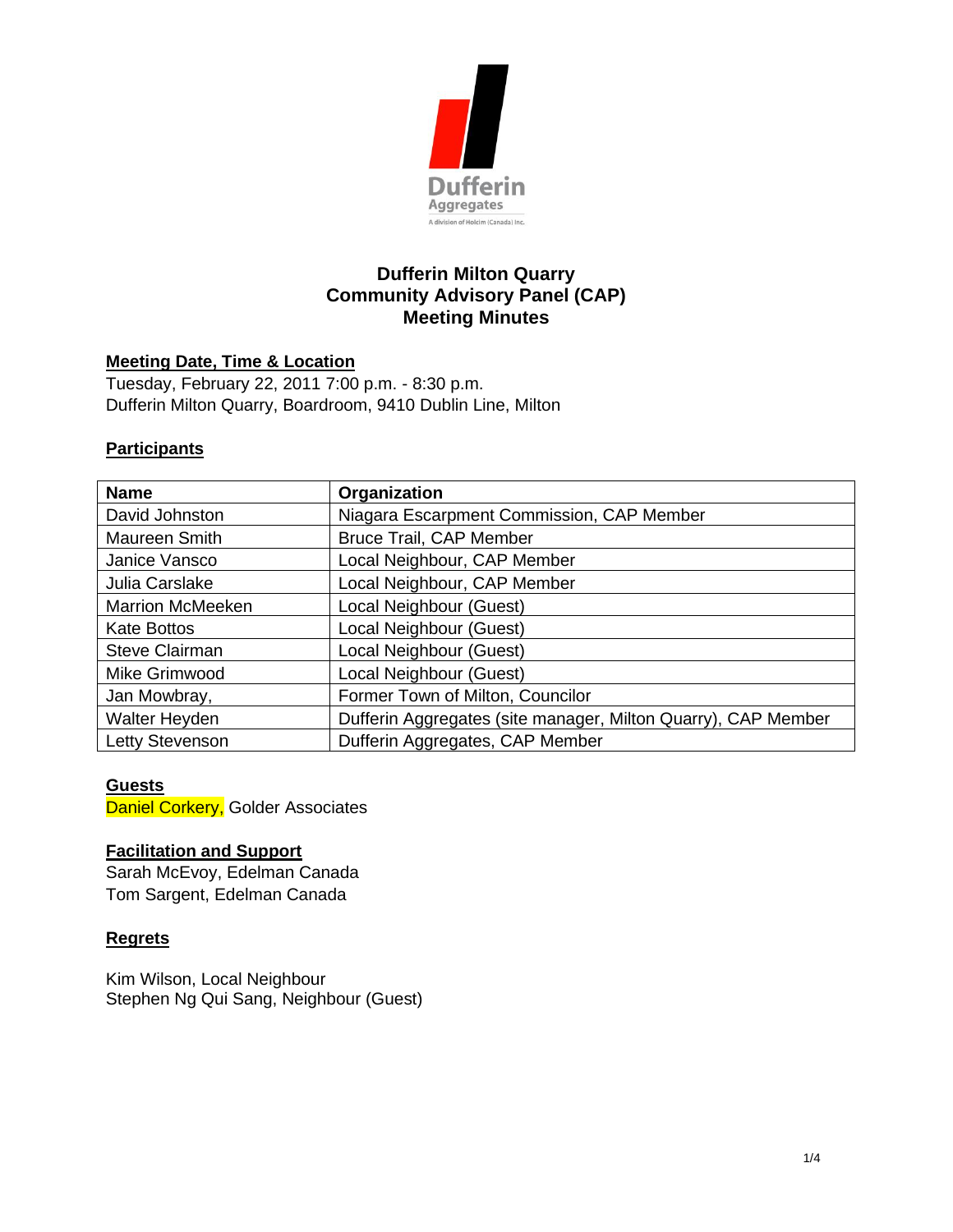## **Minutes**

- 1) Meeting called to order at 7:00 p.m. by Sarah McEvoy
- 2) Sarah McEvoy outlined the agenda for the meeting
- 3) Sarah McEvoy asked CAP members to review the November 23 minutes
	- a) The minutes were approved by the CAP members
- 4) Walter Heyden provided an operational update for the Milton Quarry
	- a) First blast of the season was on February  $17<sup>th</sup>$  and the quarry will be blasting on average two times per week and up to three times per week during the summer months. Double shift production will begin in April and will last until October 2011
- 5) The quarry operations are now extending into the extension lands.
- 6) Walter provided CAP members with a Milton Quarry CAP blasting presentation, including:
	- a) Talking about ground vibrations and air concussion
	- b) Speaking about the Ministry of the Environment Guidelines for blasting in quarries, which are the most stringent in North America
	- c) Showing pictures of Monitoring equipment and highlighting the various monitoring sites positioned around the Milton Quarry
	- d) Talking about the principal influences determining ground vibrations and air concussion at a receptor
		- i) Distance between the blast and the receptor (residence)
		- ii) Maximum explosive weight per delay period
	- e) A discussion about ground vibration characteristics including:
		- i) Peak particle velocity: Excitation of the particles in the ground usually measured in mm/sec
		- ii) Particle velocity is the single best ground motion descriptor and the most practical method for regulating damage potential for a class of structure
		- iii) Damage potentials for low-frequency blasts (<40 Hz) are considerably higher than those for high frequency blasts (>40 Hz)
	- f) Ground vibration perceptions depend on magnitude, dominant frequencies and duration
	- g) An explanation of air concussion, which is when energy is transmitted within the atmosphere in the form of pressure waves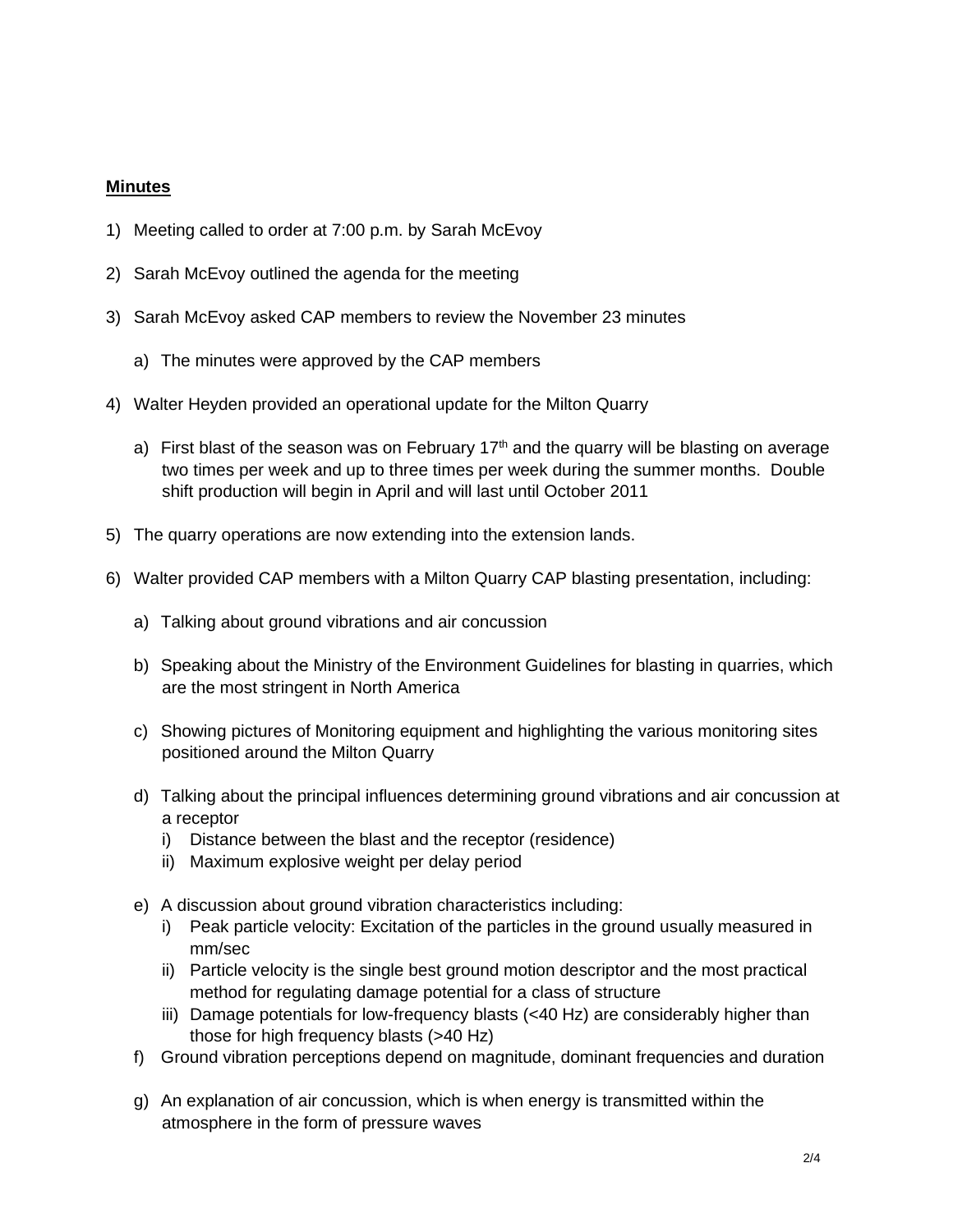- i) Air pressure rises rapidly, falls more slowly and then returns to a normal value after a number of oscillations
- ii) Spread over a large area
- iii) Wave consists of audible sound (noise) and concussion measured in dBL or psi (for pressure)
- h) An explanation on human response, which is complex and depends on several factors
	- i) Vibration magnitude is only one factor
	- ii) The human body is very sensitive to the onset of vibration; very poor at distinguishing relative magnitudes; perceives vibrations well below the onset of even cosmetic damage
- i) Human response to air concussion
	- i) Similar to ground vibrations; perceptions is stronger indoors; and air pressure pulses from the air blast can create rattling and rumbling noises
- 7) Sarah McEvoy opened the floor up to comments from CAP members
- 8) Julia Carslake asked Walter about Paul Ostrander's letter to Kim Wilson and what had been done since the last CAP meeting
	- a) Kim was sent the contact information for the various government agencies that he needs to contact to get the information he is looking for. In addition to that, Dufferin also made a site visit to Kim's house, along with a representative from the Conestoga Rovers Association. The site visit included an examination of Kim's sump pump and gravity drain. Dufferin has continued to be in contact with Kim over the past few months.
- 9) Walter asked CAP members whether they had any ideas for upcoming 2011 meetings. Topics include:
	- a. An explanation on the complete aggregate life cycle, including the process from extraction to final use (tentatively scheduled for April)
	- b. An overview of the land being taken over by Conservation Halton
	- c. A presentation on quarry rehabilitation
- 10) Milton Quarry was presented with an environmental award by the National Sandstone and Gravel Association for site and community clean up at and near the Milton quarry site .
- 11) Dufferin and Milton Quarry employees will be participating in Earth Day 2011 and will focus their efforts cleaning up along Sixth Line. Garbage cans will be installed just inside the fence at the employee entrance gate. Also, the Town Line Road vacant properties will have Milton employees cleaning up garbage in front of the Armour Stone.
- 12) Dufferin-sponsored tree planting will take place on April 30<sup>th</sup>. Tree planting will occur adjacent to the North East side of the main quarry